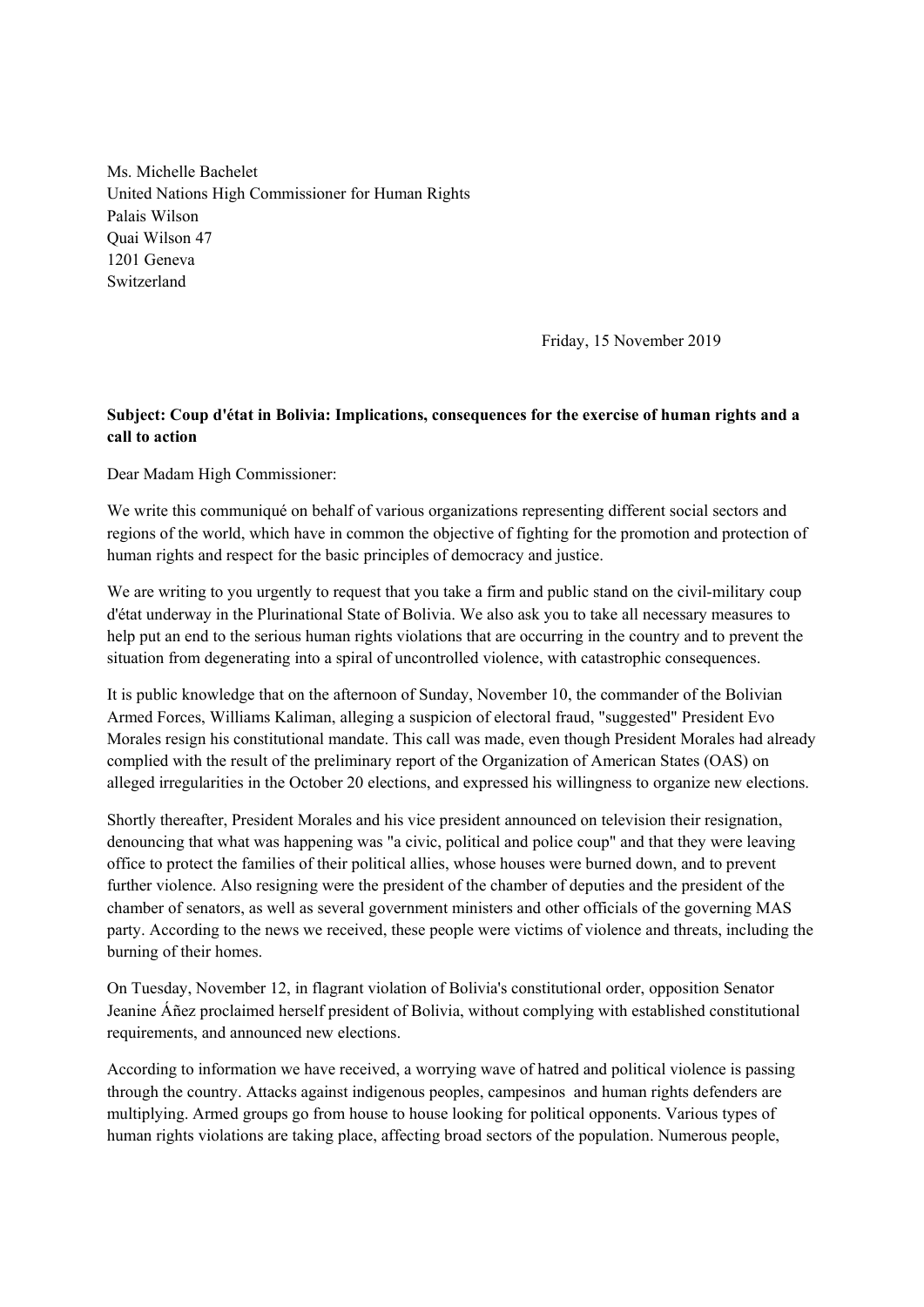including women, children and the elderly, have denounced violations of their rights to freedom, security and personal integrity, freedom of expression, including freedom of the press, and peaceful assembly. Some cases of violations of the right to life were also reported.

We have also received reliable information on violations of the human rights of the families of diplomatic representatives in the foreign service, who fear for their safety and suffer from difficulties returning to their country.

The political turmoil and the limitations of fundamental freedoms resulting from the coup have also hindered the exercise of economic, social and cultural rights, in particular the rights to education, health, food and water, affecting the most vulnerable segments of the population.

In view of this serious situation, we are concerned that the High Commissioner has not yet made a pronouncement on the acute political and social crisis that Bolivia is going through. In a context in which the armed forces have taken political control of the country, international human rights bodies play a fundamental role in their protection -- and must act. Ignoring the context of accelerated militarization in the political life of the continent will have serious consequences for the Bolivian people and for the legitimacy of human rights organizations.

In this context, while we are aware of the enormous political pressures that hinder the work of your Office, we consider it urgent that you, in line with your mandate, take a firm and public stance with regard to the coup d'état under way in the country. It is vital to prevent patterns of repression such as extrajudicial executions, arbitrary detentions, restrictions on freedom of assembly and expression, and indiscriminate raids and attacks on homes. Respect for the rule of law and the basic principles of democracy are fundamental conditions for the promotion and protection of human rights.

The United Nations invited the High Commissioner to "play an active role in removing existing obstacles and addressing challenges to the full realization of all human rights and in preventing the persistence of human rights violations throughout the world, as reflected in the Vienna Declaration and Programme of Action."

For its part, according to the mission statement, the Office of the United Nations High Commissioner for Human Rights (OHCHR) must work for the protection of all human rights of all persons. According to the declaration, it is committed to:

- give priority to addressing the most urgent cases of human rights violations, both acute and chronic, in particular those that imminently endanger people's lives; and
- focus attention on those at risk and vulnerable on multiple fronts.

You are well aware of the serious, massive and systematic violations of human rights that military dictatorships have committed in the past in the region. It is crucial to preserve democracy and restore constitutional order in Bolivia. It is urgent to guarantee the life and personal security of all government representatives and supporters, inside and outside the country, as well as respect for the right to selfdetermination of the Bolivian people.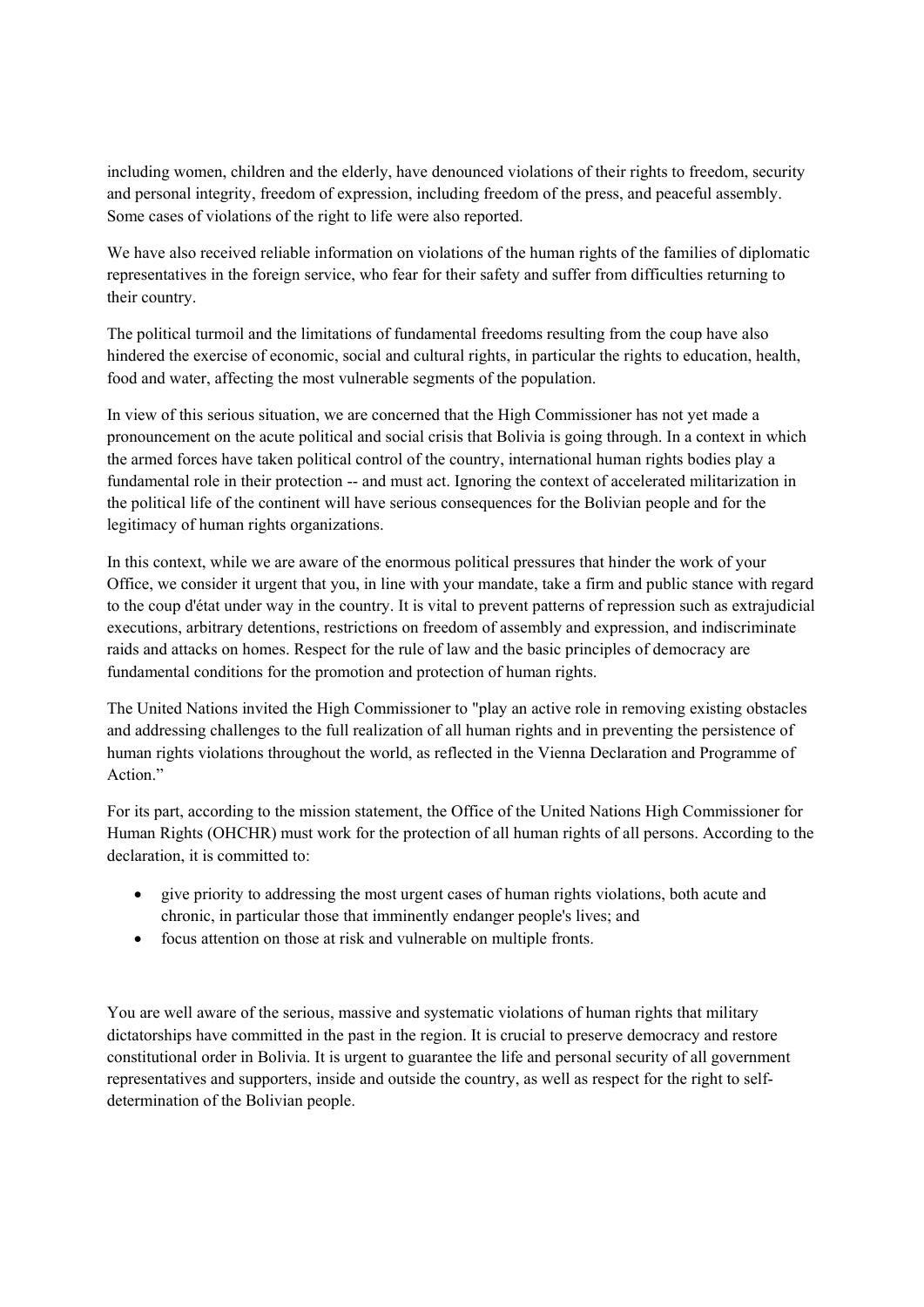Considering the aspiration of all peoples to an international order based on the principles enshrined in the Charter of the United Nations, and in particular in the promotion and promotion of human rights and fundamental freedoms in conditions of peace, democracy and justice, **we urge you, Ms. Bachelet, as United Nations High Commissioner for Human Rights,** in line with and in compliance with your mandate, to:

- strongly condemn the human rights violations that are taking place in the Plurinational State of Bolivia as a consequence of the coup d'état of 10 November 2019;
- call for an immediate end to all violations, unconditional respect for all human rights and fundamental freedoms, and the restoration of democracy and the rule of law;
- urge all agents and institutions to refrain from resorting to violence and to respect human rights and fundamental freedoms, in particular the right to life, freedom of movement, freedom of expression and peaceful assembly;
- invite all states to provide the necessary international protection to all those who have been threatened or who have a well-founded fear of persecution, ensuring their right to seek asylum or refuge in accordance with international law;
- closely monitor the situation in Bolivia, including sending an observation mission to the country;
- take all necessary measures to ensure that all acts of violence and serious human rights violations committed in the context of the coup d'état are investigated independently, impartially and in compliance with due process; and
- take all additional measures it deems necessary for the safeguarding of human rights, peace and democracy in the State of Bolivia.

We, the undersigned organizations, trust in your determination and courage. We remain entirely at your disposal and thank you in advance for your attention to this important and urgent issue. We ask you to keep us informed of the measures taken in this regard.

We take this opportunity to express to you our feelings of highest consideration and esteem.

Yours sincerely,

The following organizations with Consultative Status at the United Nations sign the letter:

Asociación Americana de Juristas (AAJ)

Asociación Internacional de Juristas Demócratas (IADL)

Centro de Estudios Legales y Sociales (CELS)

Centre Europe – Tier Monde (CETIM)

Comisión Mexicana de Defensa y Promoción de los Derechos Humanos A.C.

Federación Democrática Internacional de Mujeres (FDIM)

FIAN International

Fundación Latinoamericana por los Derechos Humanos y el Desarollo Social

Society for International Development (SID)

Transnational Institute (TNI), NL

Unión Nacional de Juristas de Cuba (UNJC) – Cuba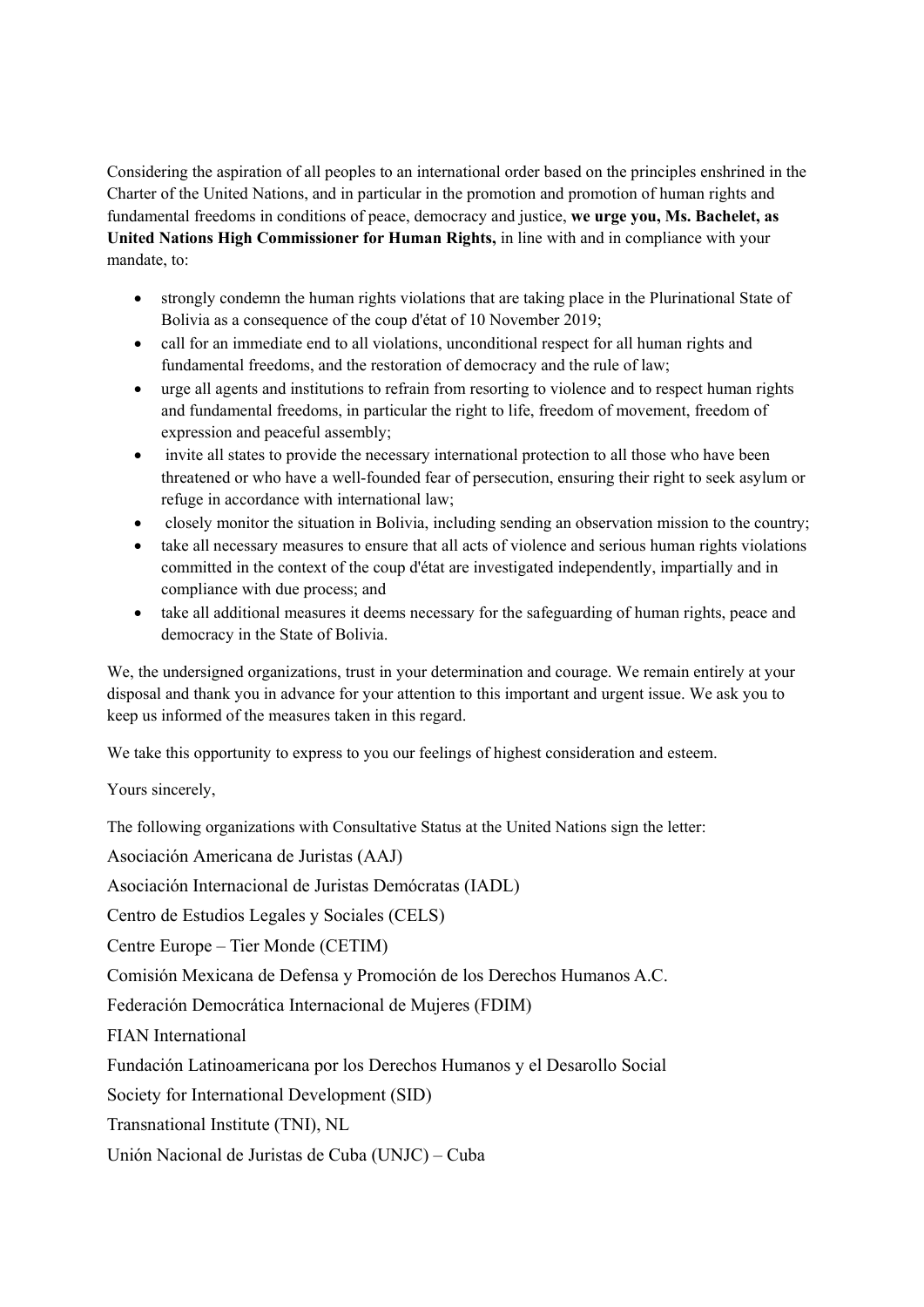## The following organizations without Consultative Status also sign the letter:

Actuar - Associação pra a Cooperação e o Desenvolvimento - Portugal African Bar Association ALTSEAN - Burma Amigos de la Tierra América Latina y el Caribe (ATALC) Asociación Civil Nace Un Derecho Asociación Q'ukumatz - Guatemala Asociación Venezolana de Juristas - Venezuela Associação Brasileira de Juristas pela Democracia (ABJD) - Brasil Centro de Atención a la Familia Migrante Indígena - CAFAMI A.C. (México) Centro de Documentación en Derechos Humanos "Segundo Montes Mozo S.J." (CSMM) - Ecuador Cine Migrante, Argentina Comisión Argentina para Refugiados y Migrantes (CAREF) (Argentina) Confederation of Lawyers of Asia and the Pacific (COLAP) Corporación Solidaridad Jurídica - Colombia Crisálida, biblioteca popular de género y diversidad afectivosexual, Tucumán, Argentina Dialogo 2000 Jubileo Sur Argentina Droit Solidarité, France Encuentro de Profesionales contra la Tortura European Coordination of La Via Campesina (ECVC) FIAN Brasil FIAN Ecuador FIAN Honduras FIAN Suecia FOCO Inpade Foro de Abogados/as de Izquierdas (FAI-RAD) - España Giuristi Democratici (GD) - Italia Haldane Society of Socialist Lawyers – UK Hellenic Union of Progressive Lawyers – Greece IndustriAll Global Union Instituto de Estudios y Divulgación sobre Migración A.C. (México)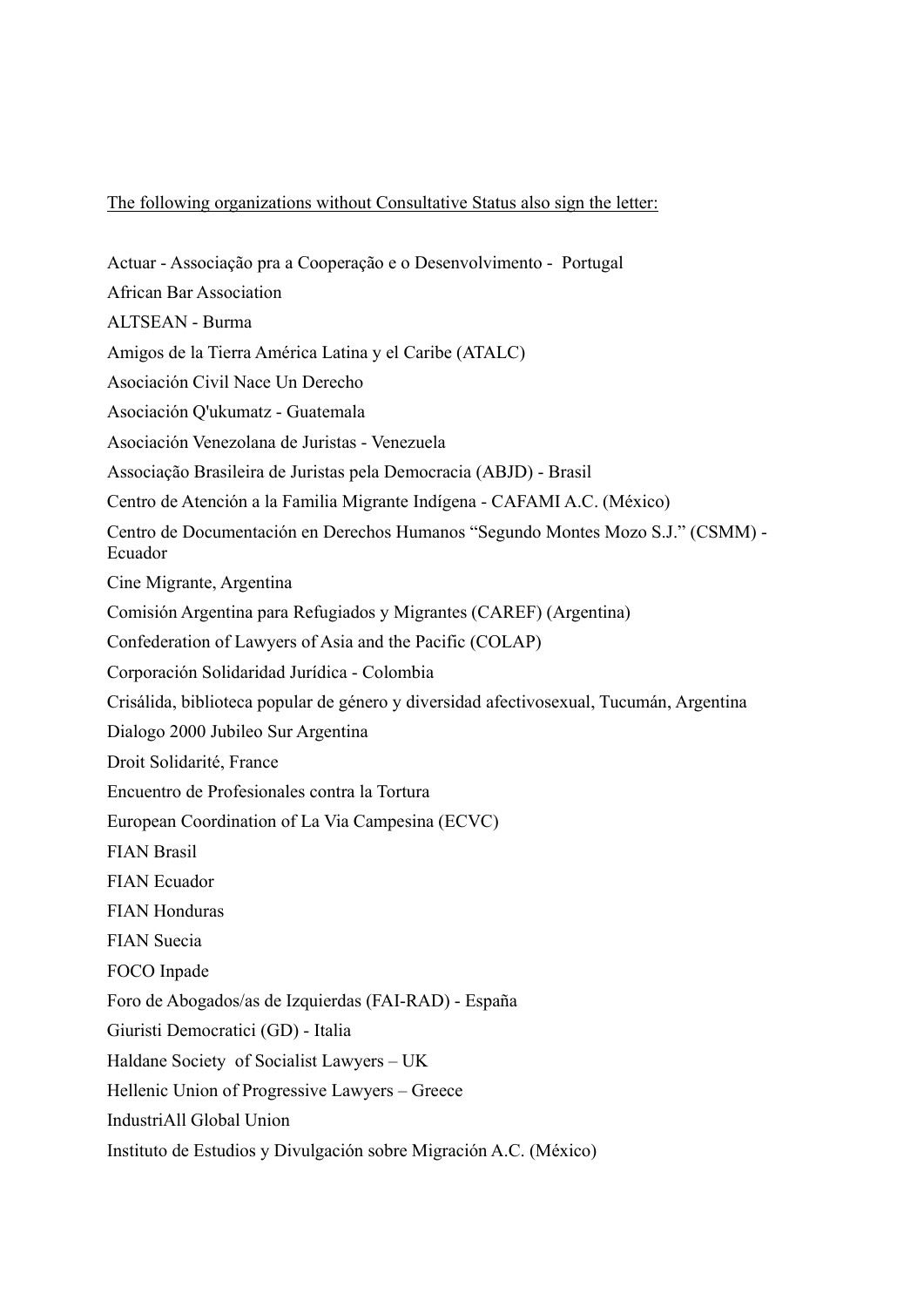Instituto de Justicia y Derechos Humanos – UNLa La Via Campesina (LVC) Matria, Instituto sobre Cuestiones de Género – Tucumán, Argentina Movimento dos Atingidos por Barragens (MAB) - Brasil Mundubat - España National Association of Democratic Lawyers in South Africa (NADEL) - South Africa National Lawyers Guild (NLG) - USA National Union People Lawyers (NUPL) - Philippines Nouvelles Alternatives pour le Developpement Durable en Afrique (NADDAF) - Togo Oficina Ecumenica por la Paz y la Justicia PODER, México & LATAM Progress Lawyers Network - Belgium Progressive Lawyers Association (CHD) - Turkey Red europa de Comités Oscar Romero Red Jubileo Sur America Solidaridad Suecia – America Latina (SAL) Sures - Venezuela Terra de Dereito Ukrainian Association of Democratic Lawyers - Ukraine Unión de Juristas Saharauis (UJS) - Western Sahara Unión Verapacense de Organizaciones Campesinas UVOC - Guatemala World March of Women

CC Secretary-General of the United Nations António Manuel de Oliveira Guterres

Special Rapporteur on the Rights of Indigenous Peoples Victoria Tauli Corpuz indigenous@ohchr.org

Special Rapporteur on contemporary forms of racism, racial discrimination, xenophobia and related forms of intolerance

E. Tendayi Achiume